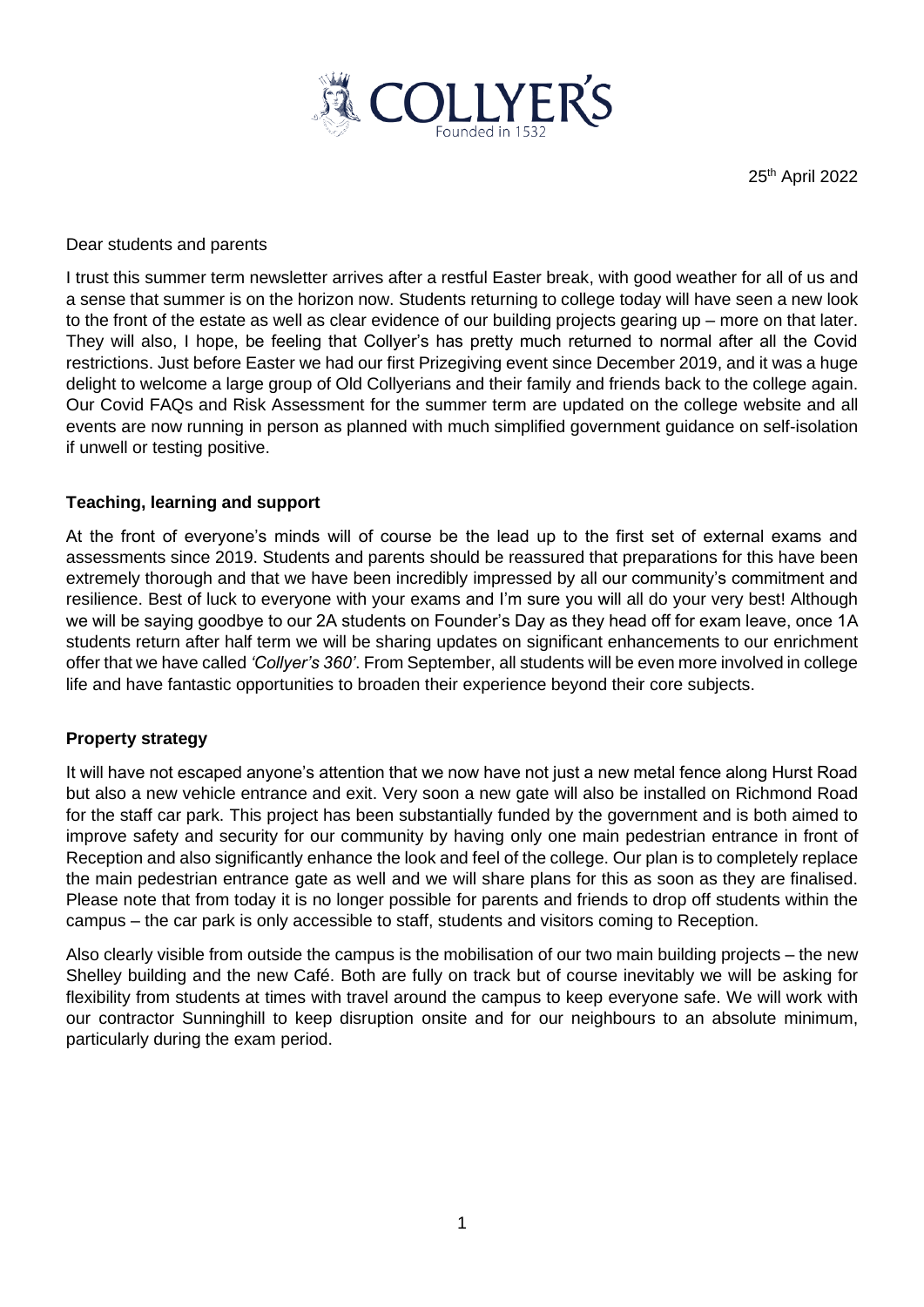## **Heritage project**

Our student-led heritage project continues full swing and there has been an incredible amount of time and effort put in to edit a suite of video interviews of Old Collyerians that came into the college in person last year. Not only will these videos serve as an oral history of Collyer's as we journey through the coming 10 years to our quincentenary in 2032, but we are also delighted to showcase them now in the heritage section of the college website (click on the image below):

| ABOUT COLLYER'S > |  |
|-------------------|--|
|                   |  |
| ACADEMIC >        |  |
| COLLEGE LIFE >    |  |
| ADMISSIONS >      |  |
| INTERNATIONAL >   |  |
| CONTACT US >      |  |
|                   |  |

# Alumni Videos

Collyer's is built on the memories of its previous students, and we are delighted to share below a suite of video interviews recorded and edited by our student history project and starring a range of Old Collyerians that have gone on to make their own mark on the world. If you attended Collyer's and would like to be involved in this ongoing project, then please contact admin@collyers.ac.uk. We look forward to adding more videos each year.



**SIMON NYE** 1969-1976



**NICK WELLER** 1974-1981

As well as the video project, students will be curating a history exhibition for the OCA Centenary Founder's Day service in May and a newly formed Quincentenary Steering Group, comprising key figures from the local community, has already met for the first time to start shaping ideas for key milestones the college will be celebrating this year, in 2026 and then in 2032.

# **Old Collyerians' Association (OCA)**

The first key milestone is of course this year's 100<sup>th</sup> anniversary of the foundation of our alumni organisation – the Old Collyerians' Association. Let me take the opportunity to promote this fantastic group. Anyone who studied at Collyer's is of course an Old Collyerian – but joining the alumni organisation is a way to stay connected, give back to the college and celebrate happy memories. The OCA are now offering all graduating students 5 years' free membership and of course if any parents / aunts / uncles out there attended Collyer's then please consider joining up as well – simply click on the image below to go to the microsite: